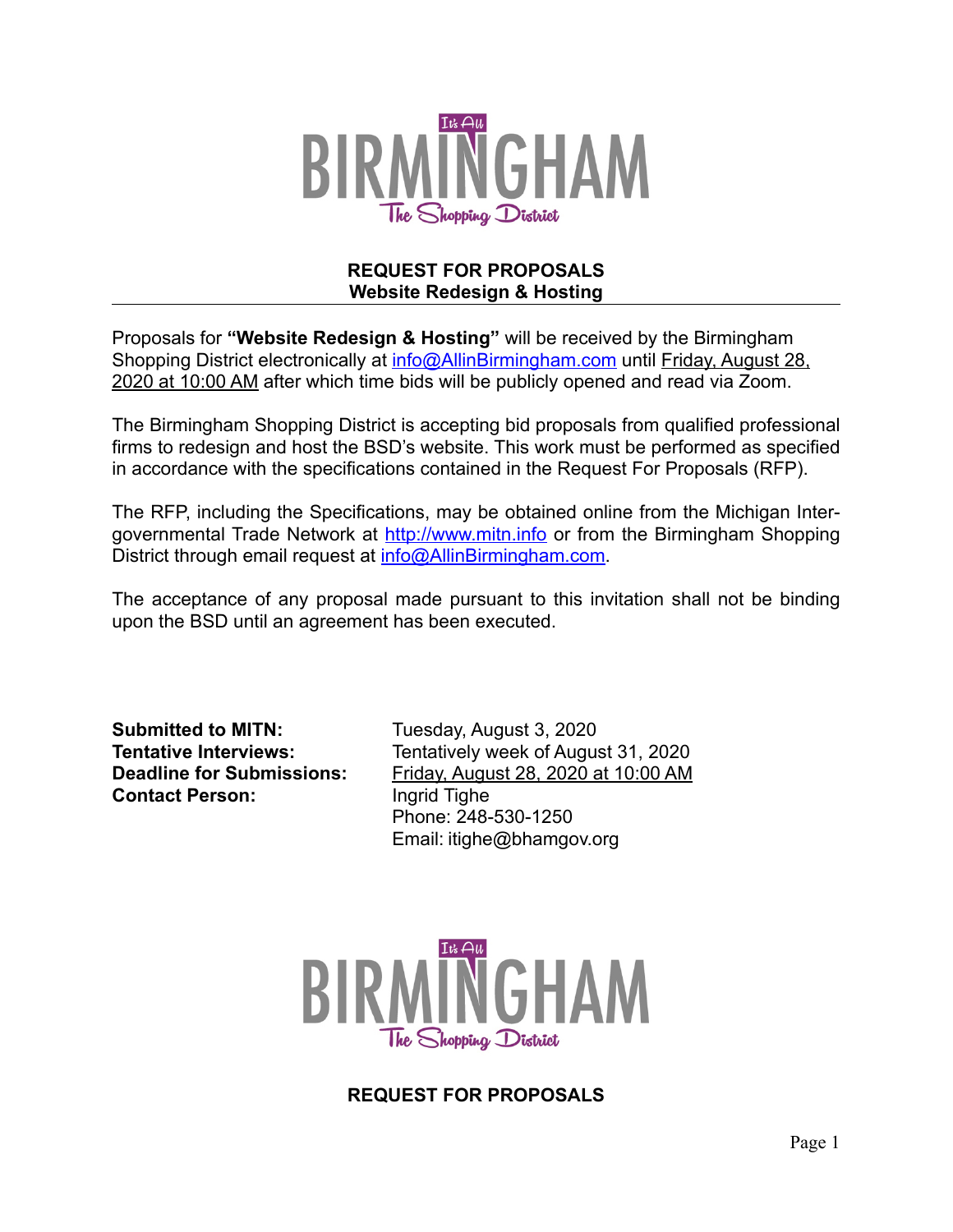# **Contents**

| The BSD will provide a designated representative to work with the Contractor to coordinate<br>both the BSD's and Contractor's efforts and to inspect and verify any work performed by |  |
|---------------------------------------------------------------------------------------------------------------------------------------------------------------------------------------|--|
|                                                                                                                                                                                       |  |
|                                                                                                                                                                                       |  |
|                                                                                                                                                                                       |  |
|                                                                                                                                                                                       |  |
|                                                                                                                                                                                       |  |
|                                                                                                                                                                                       |  |
|                                                                                                                                                                                       |  |
|                                                                                                                                                                                       |  |
|                                                                                                                                                                                       |  |
|                                                                                                                                                                                       |  |
| ATTACHMENT D - IRAN SANCTIONS ACT VENDOR CERTIFICATION FORM19                                                                                                                         |  |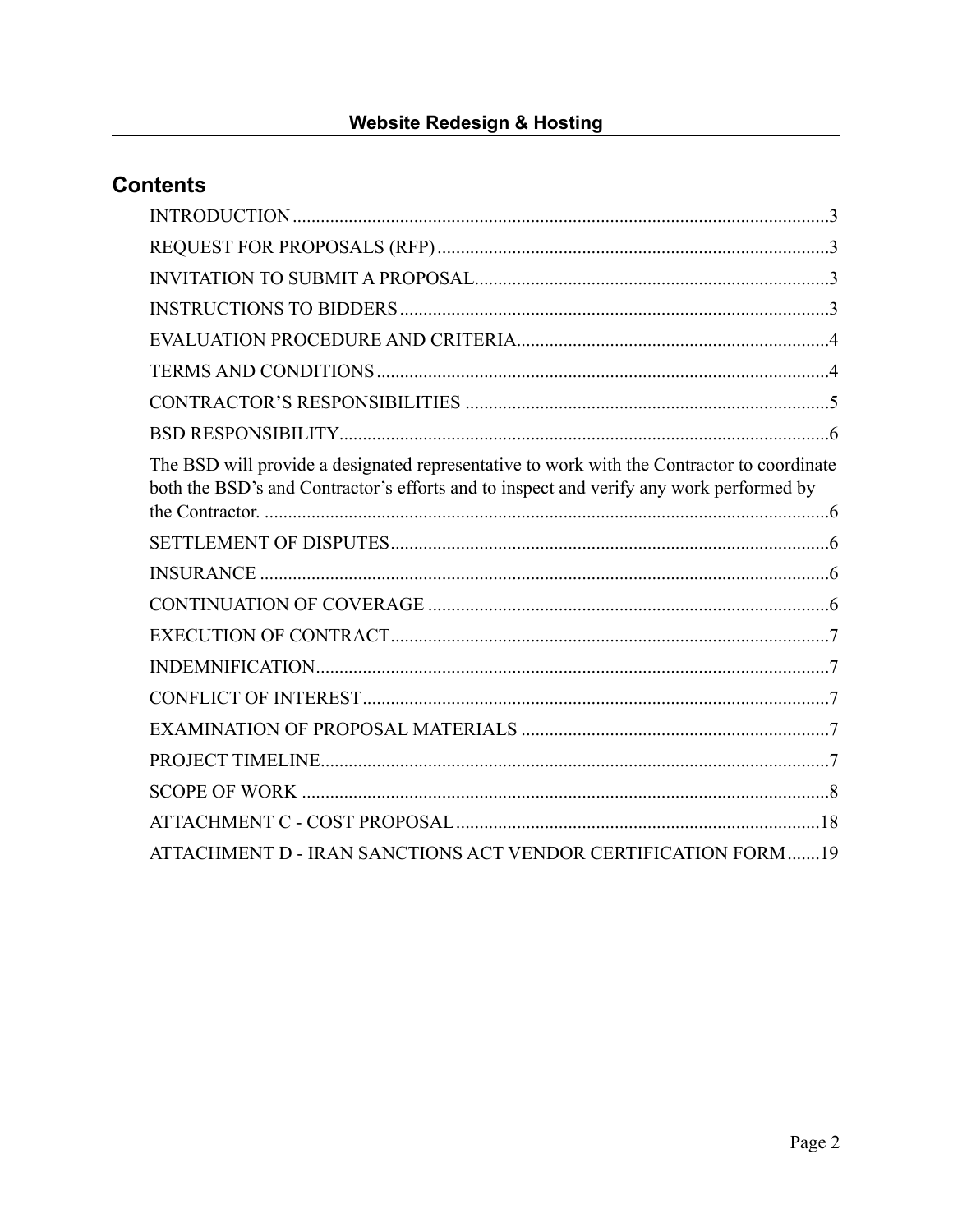#### <span id="page-2-0"></span>**INTRODUCTION**

For purpose of this request for proposal, the Birmingham Shopping District will hereby be referred to as "BSD" and the firm will hereby be referred to as "Contractor."

The Birmingham Shopping District, Michigan is accepting bids electronically at [info@AllinBirmingham.com](mailto:info@AllinBirmingham.com) until Friday, August 28, 2020 at 10:00 AM from qualified professional firms to redesign and host the BSD's website. This work must be performed as specified accordance with the specifications outlined by the Scope of Work contained in this Request for Proposal (RFP).

During the evaluation process, the BSD reserves the right where it may serve the BSD's best interest to request additional information or clarification from proposers, or to allow corrections of errors or omissions. At the discretion of the BSD, firms submitting proposals may be requested to make oral presentations as part of the evaluation.

It is anticipated the selection of a firm will be completed by end of September 2020. An Agreement for services will be required with the selected Contractor. A copy of the Agreement is contained herein for reference. Contract services will commence upon execution of the service agreement by the BSD and the City of Birmingham.

### <span id="page-2-1"></span>**REQUEST FOR PROPOSALS (RFP)**

The purpose of this RFP is to request electronic bid proposals from qualified parties presenting their qualifications, capabilities and costs to redesign and host the BSD's website.

### <span id="page-2-2"></span>**INVITATION TO SUBMIT A PROPOSAL**

Proposals shall be submitted no later than Friday, August 28, 2020 at 10:00 AM. One digital copy of the proposal shall be submitted - please title the subject of the email **"Website Redesign & Hosting Bid."** Any proposal received after the due date cannot be accepted and will be rejected. Proposer may submit more than one proposal provided each proposal meets the functional requirements.

#### <span id="page-2-3"></span>**INSTRUCTIONS TO BIDDERS**

- 1. Any and all forms requesting information from the bidder must be completed on the attached forms contained herein (see Contractor's Responsibilities). If more than one bid is submitted, a separate bid proposal form must be used for each.
- 2. Any request for clarification of this RFP shall be made in writing in an email to: Ingrid Tighe, 248-530-1250, [itighe@bhamgov.org](mailto:itighe@bhamgov.org). Such request for clarification shall be delivered, in writing, no later than 5 days prior to the deadline for submissions.
- 3. All proposals must be submitted following the RFP format as stated in this document and shall be subject to all requirements of this document including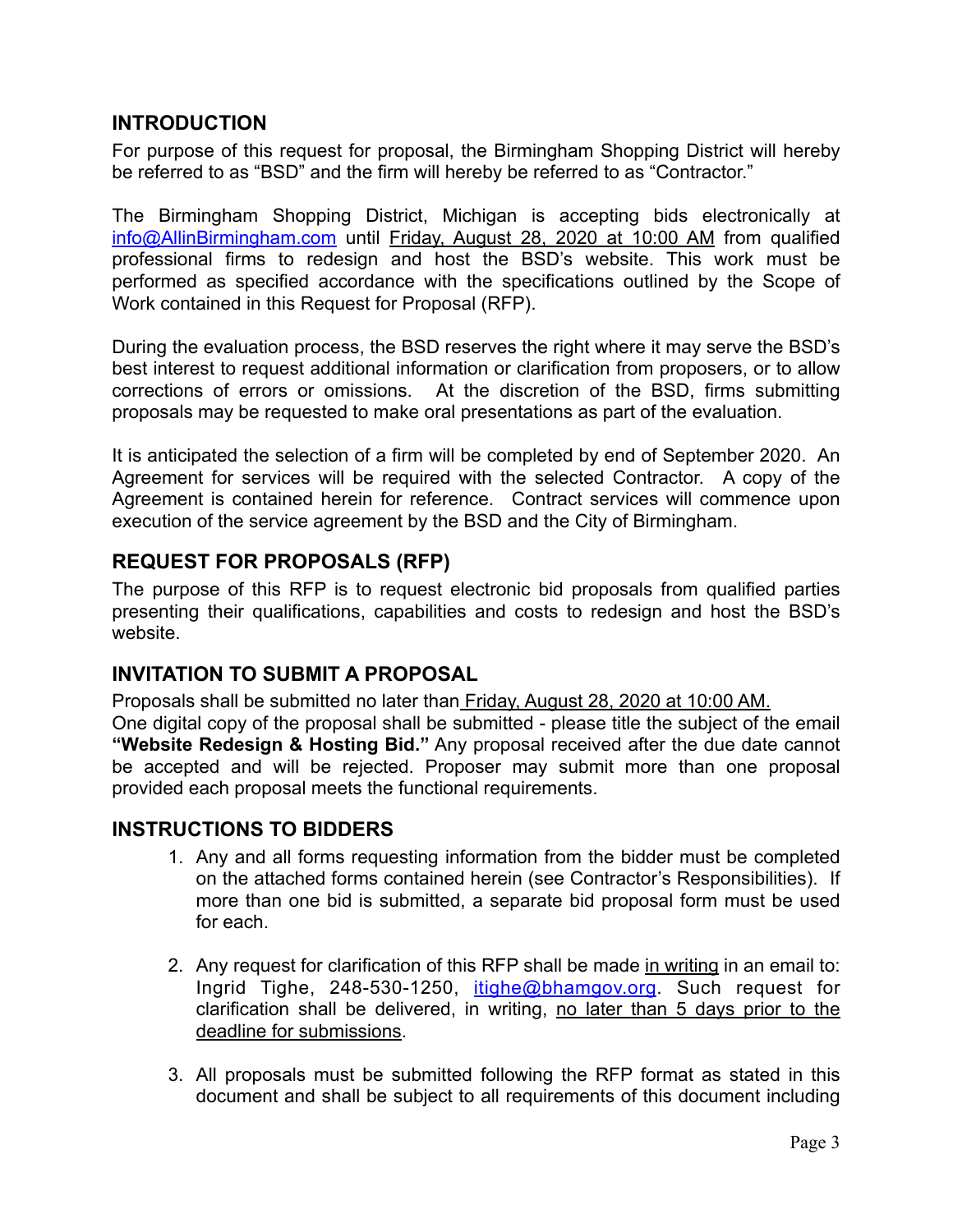the instruction to respondents and general information sections. All proposals must be regular in every respect and no interlineations, excisions, or special conditions shall be made or included in the RFP format by the respondent.

- 4. The contract will be awarded by the Birmingham Shopping District to the most responsive and responsible bidder with an affordable price and the contract will require the completion of the work pursuant to these documents.
- 5. Each respondent shall include in his or her proposal, in the format requested, the cost of performing the work. Municipalities are exempt from Michigan State Sales and Federal Excise taxes. Do not include such taxes in the proposal figure. The BSD will furnish the successful company with tax exemption information when requested.
- 6. Each respondent shall include in their proposal the following information: Firm name, address, city, state, zip code, telephone number, and fax number. The company shall also provide the name, address, telephone number and email address of an individual in their organization to whom notices and inquiries by the BSD should be directed as part of their proposal.

### <span id="page-3-0"></span>**EVALUATION PROCEDURE AND CRITERIA**

The evaluation panel will consist of BSD staff and any other person(s) designated by the BSD who will evaluate the proposals based on, but not limited to, the following criteria:

- 1. Ability to provide services as outlined.
- 2. Related experience with similar projects, Contractor background, and personnel qualifications.
- 3. Quality of materials proposed.
- 4. Overall Costs.
- 5. References.

### <span id="page-3-1"></span>**TERMS AND CONDITIONS**

- 1. The BSD reserves the right to reject any or all proposals received, waive informalities, or accept any proposal, in whole or in part, it deems best. The BSD reserves the right to award the contract to the next most qualified Contractor if the successful Contractor does not execute a contract within ten (10) days after the award of the proposal.
- 2. The BSD reserves the right to request clarification of information submitted and to request additional information of one or more Contractors.
- 3. The BSD reserves the right to terminate the contract at its discretion should it be determined that the services provided do not meet the specifications contained herein. The BSD may terminate this Agreement at any point in the process upon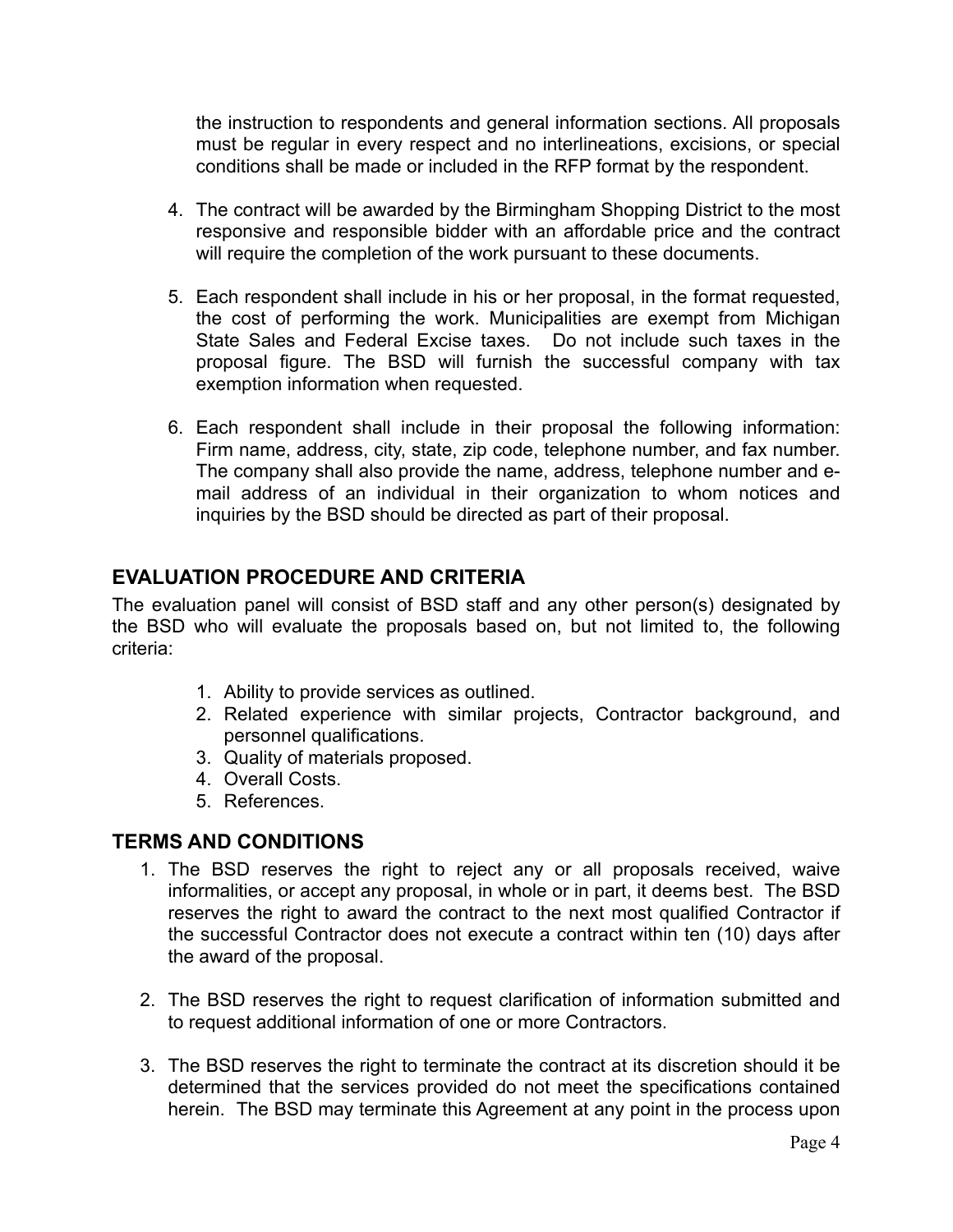notice to Contractor sufficient to indicate the BSD's desire to do so. In the case of such a stoppage, the BSD agrees to pay Contractor for services rendered to the time of notice, subject to the contract maximum amount.

- 4. Any proposal may be withdrawn up until the date and time set above for the opening of the proposals. Any proposals not so withdrawn shall constitute an irrevocable offer, for a period of ninety (90) days, to provide the services set forth in the proposal.
- 5. The cost of preparing and submitting a proposal is the responsibility of the Contractor and shall not be chargeable in any manner to the BSD.
- 6. The successful bidder shall enter into and will execute the contract as set forth and attached as Attachment A.
- 7. For website design services, the following payment schedule shall be in effect:
	- a. The Contractor shall issue to the BSD an invoice in an amount equal to twenty-five percent (25%) of the total project amount upon execution of the agreement by both parties.
	- b. The Contractor shall issue to the BSD an invoice in an amount equal to twenty-five percent (25%) of the total project amount at the time the website design and site map are approved by the BSD.
	- c. The Contractor shall issue to the BSD an invoice in an amount equal to twenty-five percent (25%) of the total project amount at the time the website is launched internally to BSD website to administrators and content creators and training is completed.
	- d. The Contractor shall issue to the BSD an invoice in an amount equal to twenty-five percent (25%) of the total project amount at the conclusion of the project close-out meeting and the satisfactory resolution of any outstanding project items as identified in the meeting.
	- e. For support and hosting services, invoices are to be rendered quarterly following the date of execution of an Agreement with the BSD.
- 8. The Contractor will not exceed the timelines established for the completion of this project

### <span id="page-4-0"></span>**CONTRACTOR'S RESPONSIBILITIES**

Each bidder shall provide the following as part of their proposal:

- 1. Complete and sign all forms requested for completion within this RFP.
	- a. Bidder's Agreement (Attachment B p. 16)
	- b. Cost Proposal (Attachment C p. 17)
	- c. Iran Sanctions Act Vendor Certification Form (Attachment D p. 18)
	- d. Agreement (p. 10 **only if selected by the BSD**).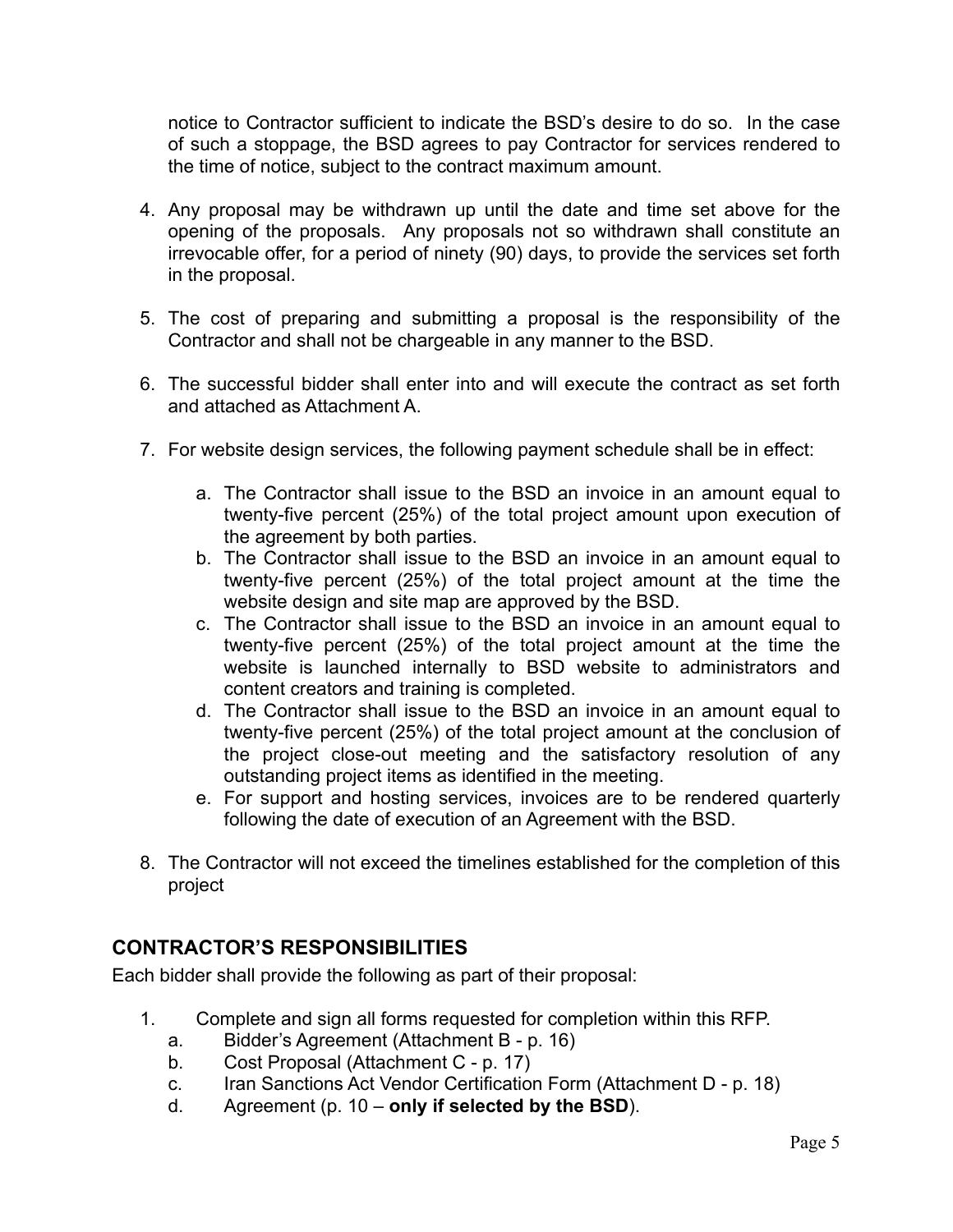- 2. Provide a description of completed projects that demonstrate the firm's ability to complete projects of similar scope, size, and purpose, and in a timely manner, and within budget.
- 3. Provide a written plan detailing the anticipated timeline for completion of the tasks set forth in the Scope of Work (p. 9).
- 4. The Contractor will be responsible for any changes necessary for the plans to be approved by the Birmingham Shopping District.
- 5. Provide a description of the firm, including resumes and professional qualifications of the principals involved in administering the project.
- 6. Provide a list of sub-contractors and their qualifications, if applicable.
- 7. Provide three (3) client references from past projects, include current phone numbers. At least two (2) of the client references should be for projects utilizing the same materials included in the Contractor's proposal.
- 8. Provide a project timeline addressing each section within the Scope of Work and a description of the overall project approach. Include a statement that the Contractor will be available according to the proposed timeline.

#### <span id="page-5-0"></span>**BSD RESPONSIBILITY**

<span id="page-5-1"></span>The BSD will provide a designated representative to work with the Contractor to coordinate both the BSD's and Contractor's efforts and to inspect and verify any work performed by the Contractor.

#### <span id="page-5-2"></span>**SETTLEMENT OF DISPUTES**

The successful bidder agrees to certain dispute resolution avenues/limitations. Please refer to paragraph 17 of the Agreement attached as Attachment A for the details and what is required of the successful bidder.

#### <span id="page-5-3"></span>**INSURANCE**

The successful bidder is required to procure and maintain certain types of insurances. Please refer to paragraph 12 of the Agreement attached as Attachment A for the details and what is required of the successful bidder.

#### <span id="page-5-4"></span>**CONTINUATION OF COVERAGE**

The Contractor also agrees to provide all insurance coverages as specified. Upon failure of the Contractor to obtain or maintain such insurance coverage for the term of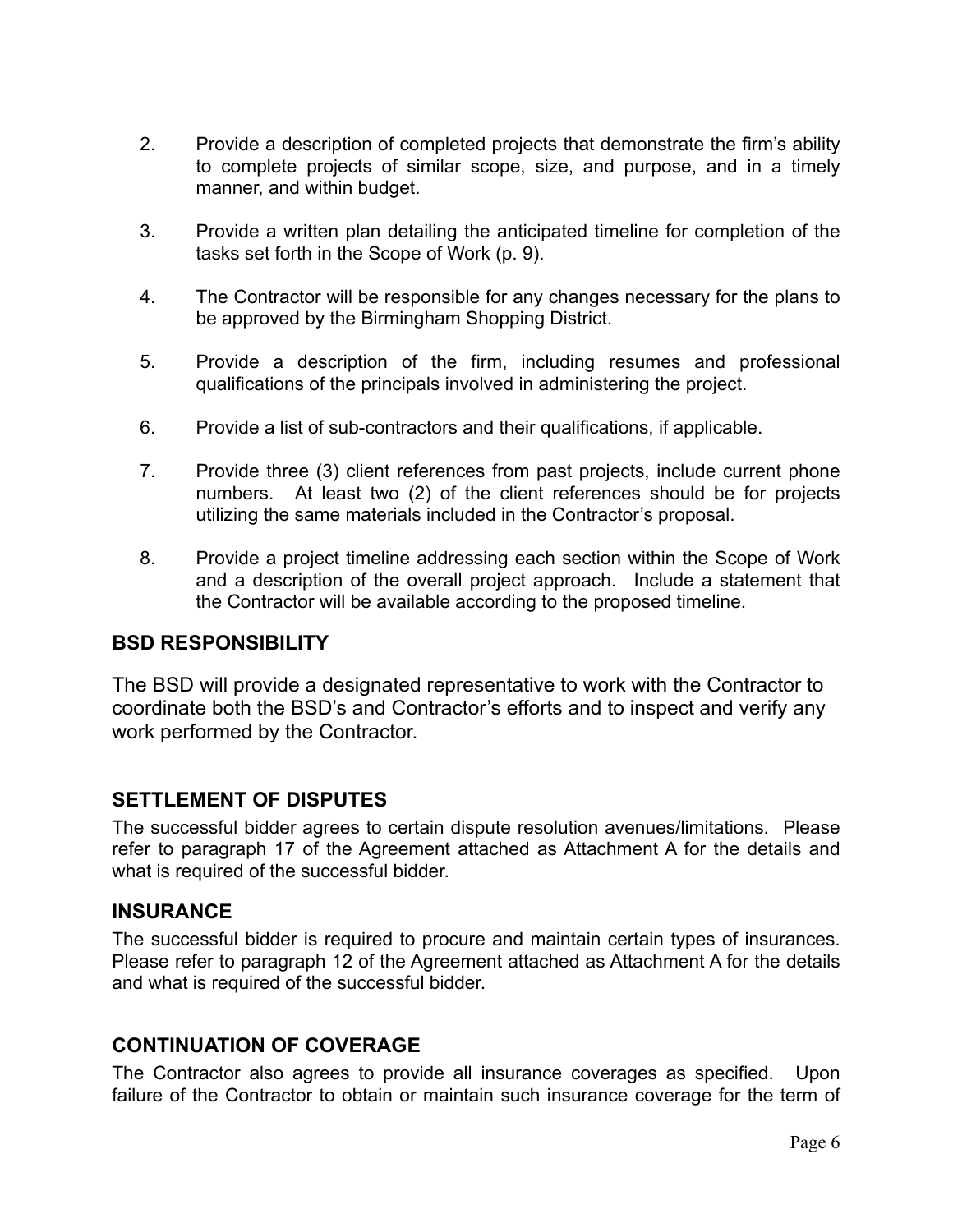the agreement, the BSD may, at its option, purchase such coverage and subtract the cost of obtaining such coverage from the contract amount. In obtaining such coverage, Birmingham Shopping District shall have no obligation to procure the most cost effective coverage but may contract with any insurer for such coverage.

# <span id="page-6-0"></span>**EXECUTION OF CONTRACT**

The bidder whose proposal is accepted shall be required to execute the contract and to furnish all insurance coverages as specified within ten (10) days after receiving notice of such acceptance. Any contract awarded pursuant to any bid shall not be binding upon the BSD until a written contract has been executed by both parties. Failure or refusal to execute the contract shall be considered an abandoned all rights and interest in the award and the contract may be awarded to another. The successful bidder agrees to enter into and will execute the contract as set forth and attached as Attachment A.

### <span id="page-6-1"></span>**INDEMNIFICATION**

The successful bidder agrees to indemnify the BSD and City of Birmingham and various associated persons. Please refer to paragraph 13 of the Agreement attached as Attachment A for the details and what is required of the successful bidder.

### <span id="page-6-2"></span>**CONFLICT OF INTEREST**

The successful bidder is subject to certain conflict of interest requirements/restrictions. Please refer to paragraph 14 of the Agreement attached as Attachment A for the details and what is required of the successful bidder.

### <span id="page-6-3"></span>**EXAMINATION OF PROPOSAL MATERIALS**

The submission of a proposal shall be deemed a representation and warranty by the Contractor that it has investigated all aspects of the RFP, that it is aware of the applicable facts pertaining to the RFP process and its procedures and requirements, and that it has read and understands the RFP.

### <span id="page-6-4"></span>**PROJECT TIMELINE**

The BSD anticipates that a small number of firms will be invited to make short presentations to a panel of BSD Board and committee members in order to assist in the selection of a recommended firm. These presentations are tentatively scheduled the last week of August 2020 or in early September 2020.

The BSD anticipates the selection of a firm will be completed the end of September 2020, and a kick-off meeting held within two (2) weeks. The project is expected to be completed approximately ninety (90) days following the selection of a final design by the BSD. The project timeline shall include a minimum of two (2) weeks for BSD staff to update page content prior to the official launch date of the website. The approximate timeline for the project is as follows:

- Project kick-off meeting
- Design & site map review meeting (3 weeks after kick-off meeting)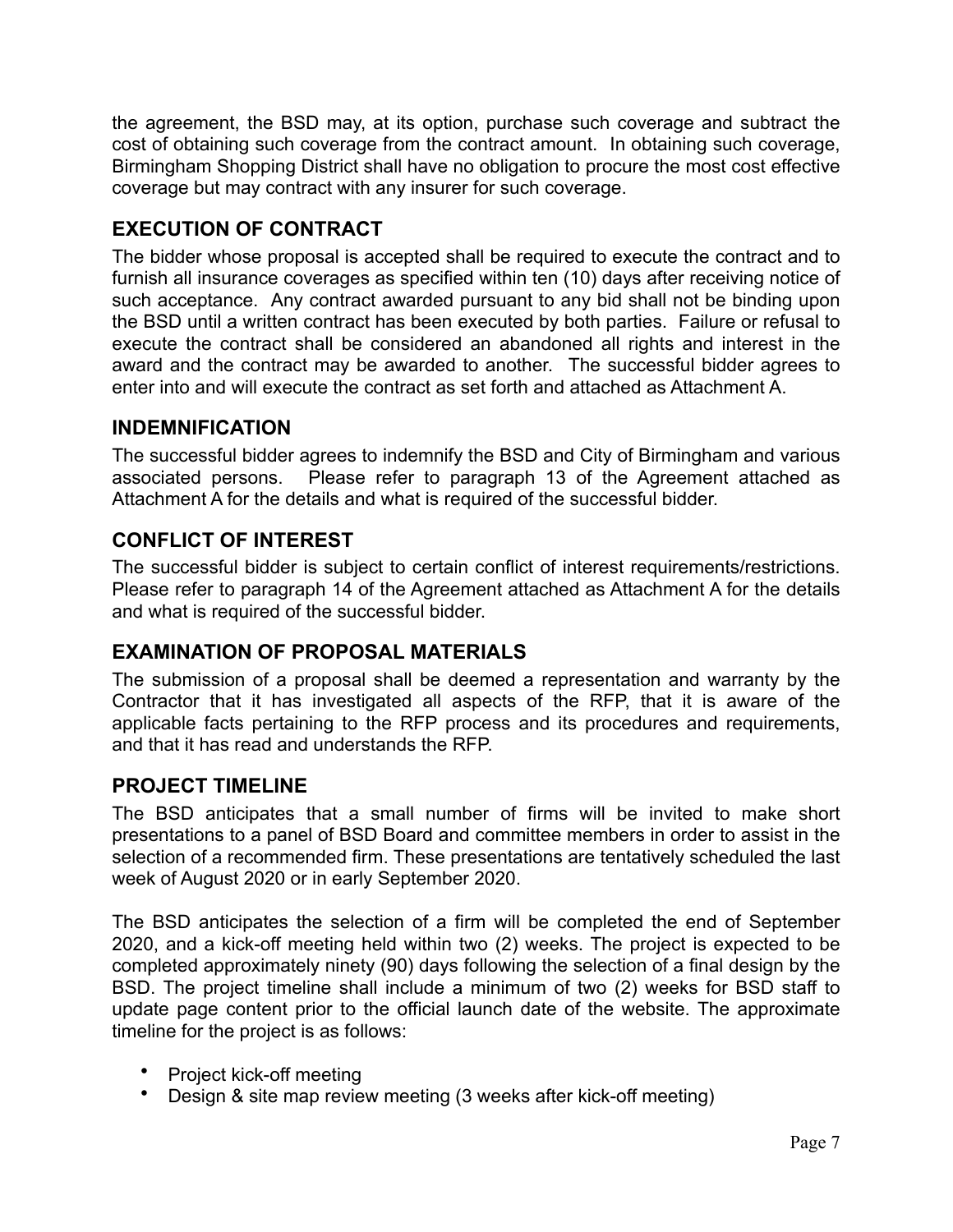- Present final design site map to BSD for review and approval (5 weeks after kickoff meeting)
- Launch website internally to BSD administrators and content creators and begin training (approximately 10 weeks after kick-off meeting)
- Presentation of new website to Birmingham Shopping District Board (approximately 12 weeks after kick-off meeting)

The Contractor will not exceed the timelines established for the completion of this project.

## <span id="page-7-0"></span>**SCOPE OF WORK**

The Contractor shall perform the following services:

- 1. The work to be performed includes all elements necessary to launch a new website for the BSD, including but not limited to design, migration of information and data, content management system training of BSD staff, and completing the launch of the new website design. The Contractor shall perform the following services in accordance with the requirements as defined and noted herein:
- 2. Website Design
	- a. The new website design shall maintain the www.allinBirmingham.com address.
	- b. The design shall be developed through a cooperative effort between the Contractor and the BSD's designated representative(s) and shall be original in nature and consistent with the BSD's existing branding.
	- c. The design and navigation shall be structured in a manner that is userfriendly and visually appealing.
	- d. Website navigation shall be oriented from the perspective of the following user groups:
		- i. Residents
		- ii. Businesses/Prospective Businesses
		- iii. Visitors
		- iv. No advertisements, or pay for placement graphics, icons, or other elements shall be permitted on the website.
		- v. The website design shall be in compliance with the Americans with Disabilities Act (ADA). Information about the Act and applicable standards is available at [www.ada.gov.](http://www.ada.gov)
		- vi. The website design shall be fully functional on mobile devices via a responsive or mobile-enabled format.
		- vii.The design shall effectively integrate the BSD's existing social media sites and be able to easily accommodate future social media elements
		- viii.The design shall include a fully searchable calendar of events which may be easily updated using the content management system.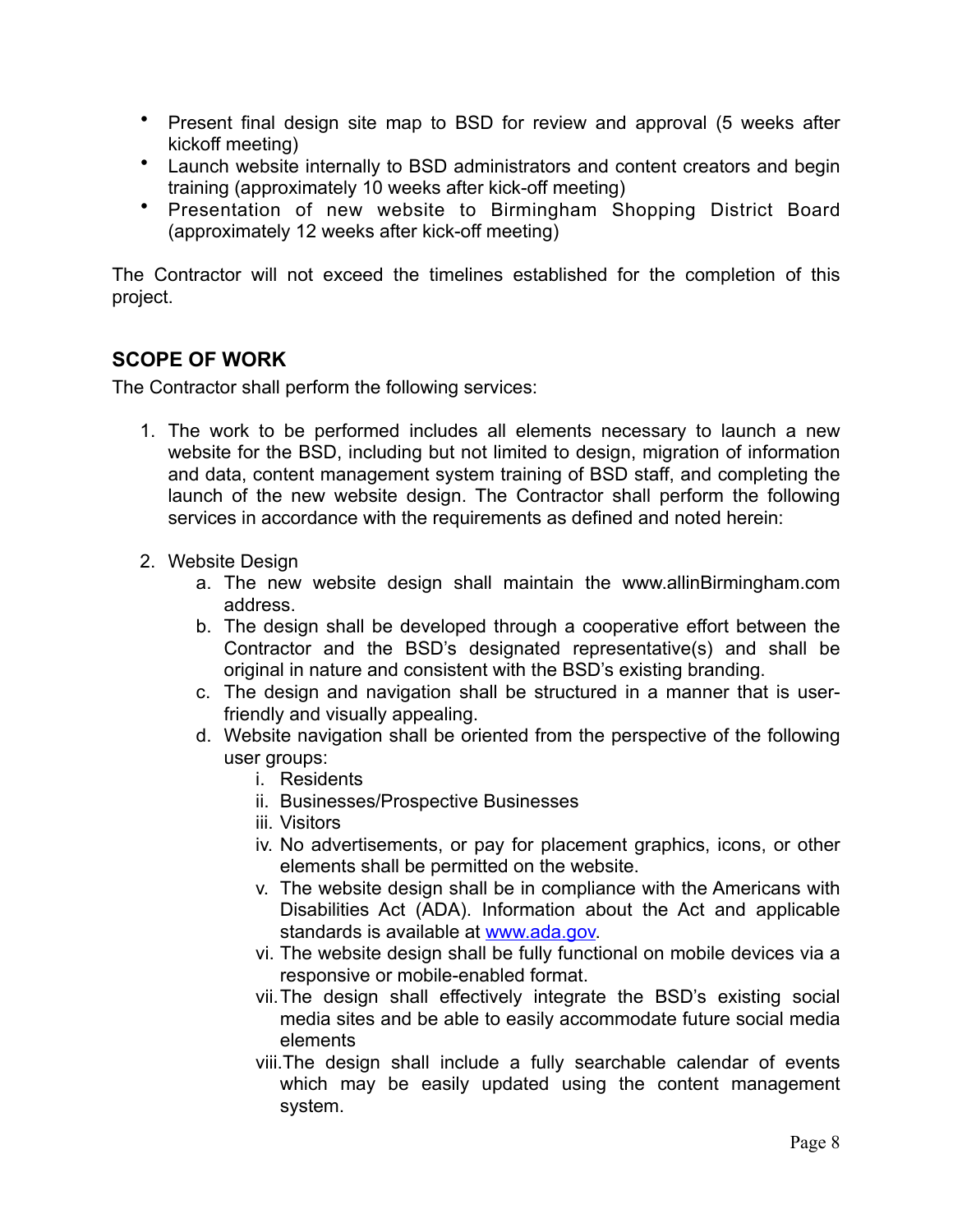- ix. Website will list BSD business directory with images
- x. Website will host interactive available properties map allowing users to click on property image and also see available square footage, address, and additional real estate information.
- e. Content Management System
	- i. The BSD shall have the ability to manage all content published on the website.
- f. Website Hosting & Security
	- i. All proposals submitted in response to this Request for Proposal shall include a statement regarding the practices of the firm with respect to security at hosting facilities and website security in general.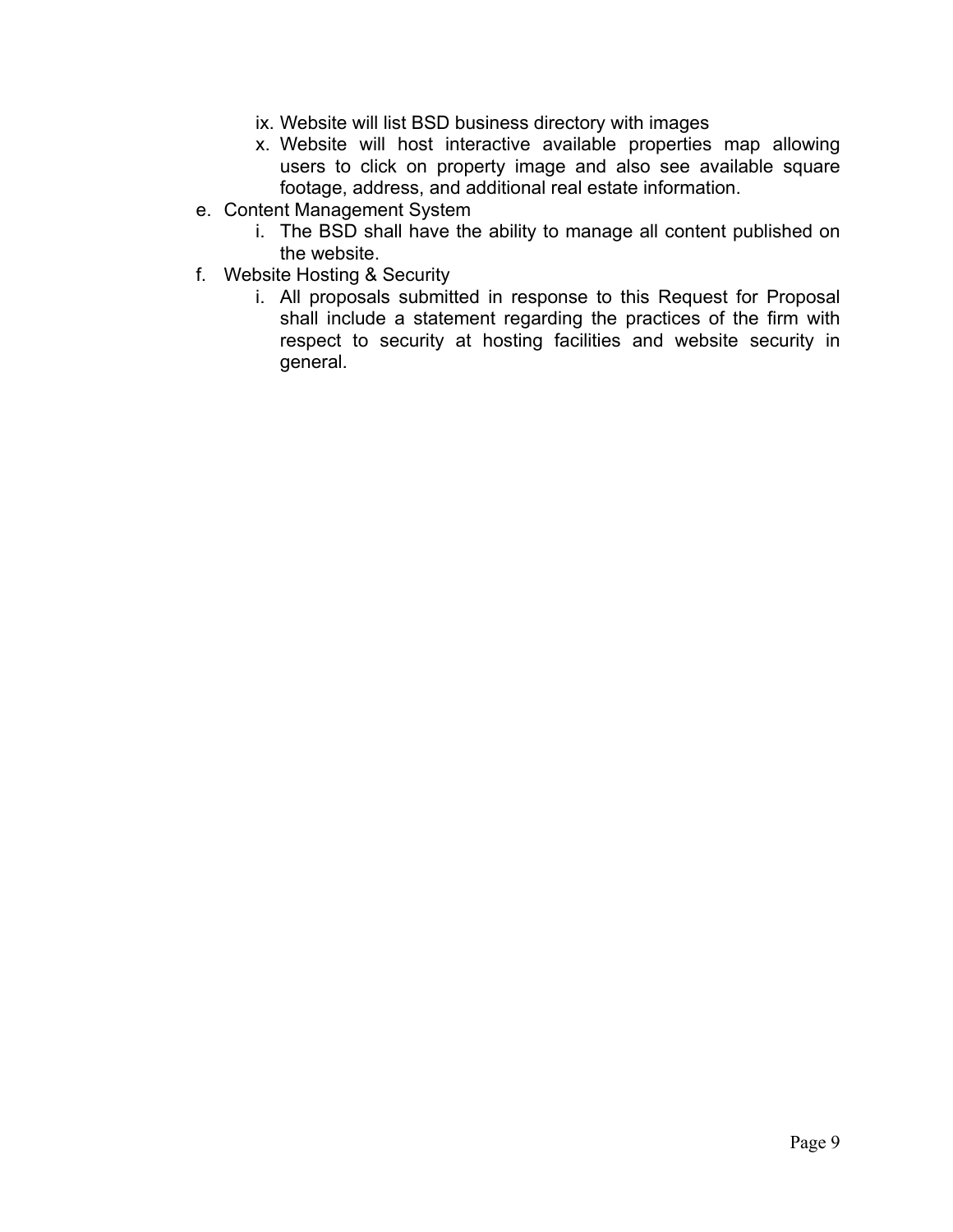#### **ATTACHMENT A - AGREEMENT**

#### **Website Redesign & Hosting**

This AGREEMENT, made this \_\_\_\_\_\_\_day of \_\_\_\_\_\_\_\_\_\_\_, 2020, between Birmingham Shopping District, having its principal municipal office at 151 Martin Street, Birmingham, MI (hereinafter sometimes called "BSD"), and \_\_\_\_\_\_\_\_\_\_\_\_\_, having its principal office at  $\qquad \qquad$  (hereinafter called "Contractor"), provides as follows:

#### **WITNESSETH:**

 **WHEREAS**, the BSD has heretofore advertised for bids for the procurement and performance of services required to redesign and host the BSD's website, and in connection therewith has prepared a request for sealed proposals ("RFP"), which includes certain instructions to bidders, specifications, terms and conditions.

 **WHEREAS**, the Contractor has professional qualifications that meet the project requirements and has made a bid in accordance with such request for cost proposals to redesign and host the BSD's website.

**NOW, THEREFORE,** for and in consideration of the respective agreements and undertakings herein contained, the parties agree as follows:

- 1. It is mutually agreed by and between the parties that the documents consisting of the Request for Proposal to redesign and host the BSD's website and the Contractor's cost proposal dated \_\_\_\_\_\_\_\_\_\_\_\_\_\_\_, 2020 shall be incorporated herein by reference and shall become a part of this Agreement, and shall be binding upon both parties hereto. If any of the documents are in conflict with one another, this Agreement shall take precedence, then the RFP.
- 2. The BSD shall pay the Contractor for the performance of this Agreement in an amount not to exceed amount not to exceed amount not to exceed and  $\sim$ , as set forth in the Contractor's \_\_\_\_\_\_\_\_\_\_\_\_, 2020 cost proposal.
- 3. This Agreement shall commence upon execution by both parties, unless the BSD exercises its option to terminate the Agreement in accordance with the Request for Proposals.
- **4.** The Contractor shall employ personnel of good moral character and fitness in performing all services under this Agreement.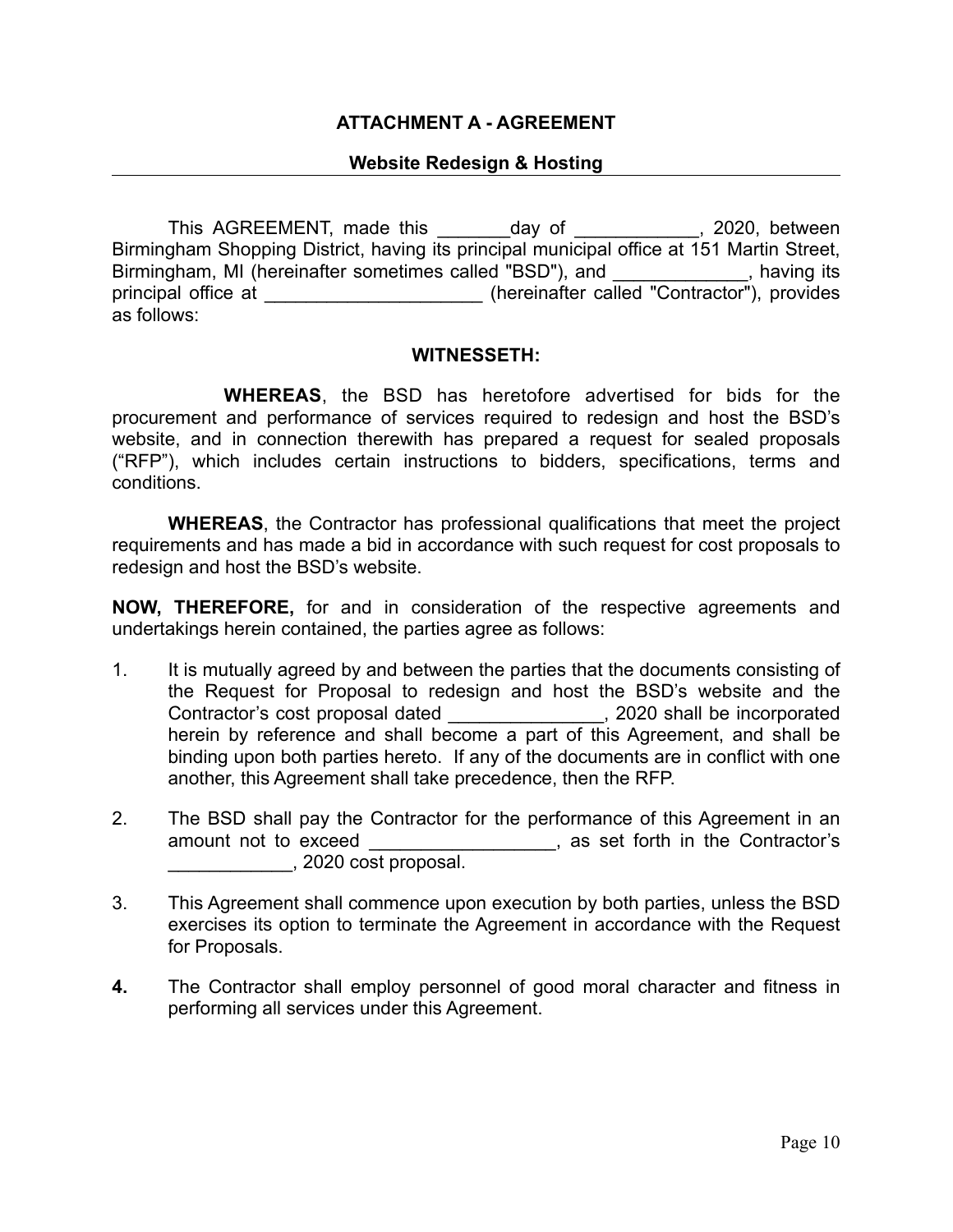- 5. The Contractor and the BSD agree that the Contractor is acting as an independent Contractor with respect to the Contractor's role in providing services to the BSD pursuant to this Agreement, and as such, shall be liable for its own actions and neither the Contractor nor its employees shall be construed as employees of the BSD. Nothing contained in this Agreement shall be construed to imply a joint venture or partnership and neither party, by virtue of this Agreement, shall have any right, power or authority to act or create any obligation, express or implied, on behalf of the other party, except as specifically outlined herein. Neither the BSD nor the Contractor shall be considered or construed to be the agent of the other, nor shall either have the right to bind the other in any manner whatsoever, except as specifically provided in this Agreement, and this Agreement shall not be construed as a contract of agency. The Contractor shall not be entitled or eligible to participate in any benefits or privileges given or extended by the BSD, or be deemed an employee of the BSD or the City for purposes of federal or state withholding taxes, FICA taxes, unemployment, workers' compensation or any other employer contributions on behalf of the BSD.
- 6. The Contractor acknowledges that in performing services pursuant to this Agreement, certain confidential and/or proprietary information (including, but not limited to, internal organization, methodology, personnel and financial information, etc.) may become involved. The Contractor recognizes that unauthorized exposure of such confidential or proprietary information could irreparably damage the BSD. Therefore, the Contractor agrees to use reasonable care to safeguard the confidential and proprietary information and to prevent the unauthorized use or disclosure thereof. The Contractor shall inform its employees of the confidential or proprietary nature of such information and shall limit access thereto to employees rendering services pursuant to this Agreement. The Contractor further agrees to use such confidential or proprietary information only for the purpose of performing services pursuant to this Agreement.
- 7. This Agreement shall be governed by and performed, interpreted and enforced in accordance with the laws of the State of Michigan. The Contractor agrees to perform all services provided for in this Agreement in accordance with and in full compliance with all local, state and federal laws and regulations.
- 8. If any provision of this Agreement is declared invalid, illegal or unenforceable, such provision shall be severed from this Agreement and all other provisions shall remain in full force and effect.
- 9. This Agreement shall be binding upon the successors and assigns of the parties hereto, but no such assignment shall be made by the Contractor without the prior written consent of the BSD. Any attempt at assignment without prior written consent shall be void and of no effect.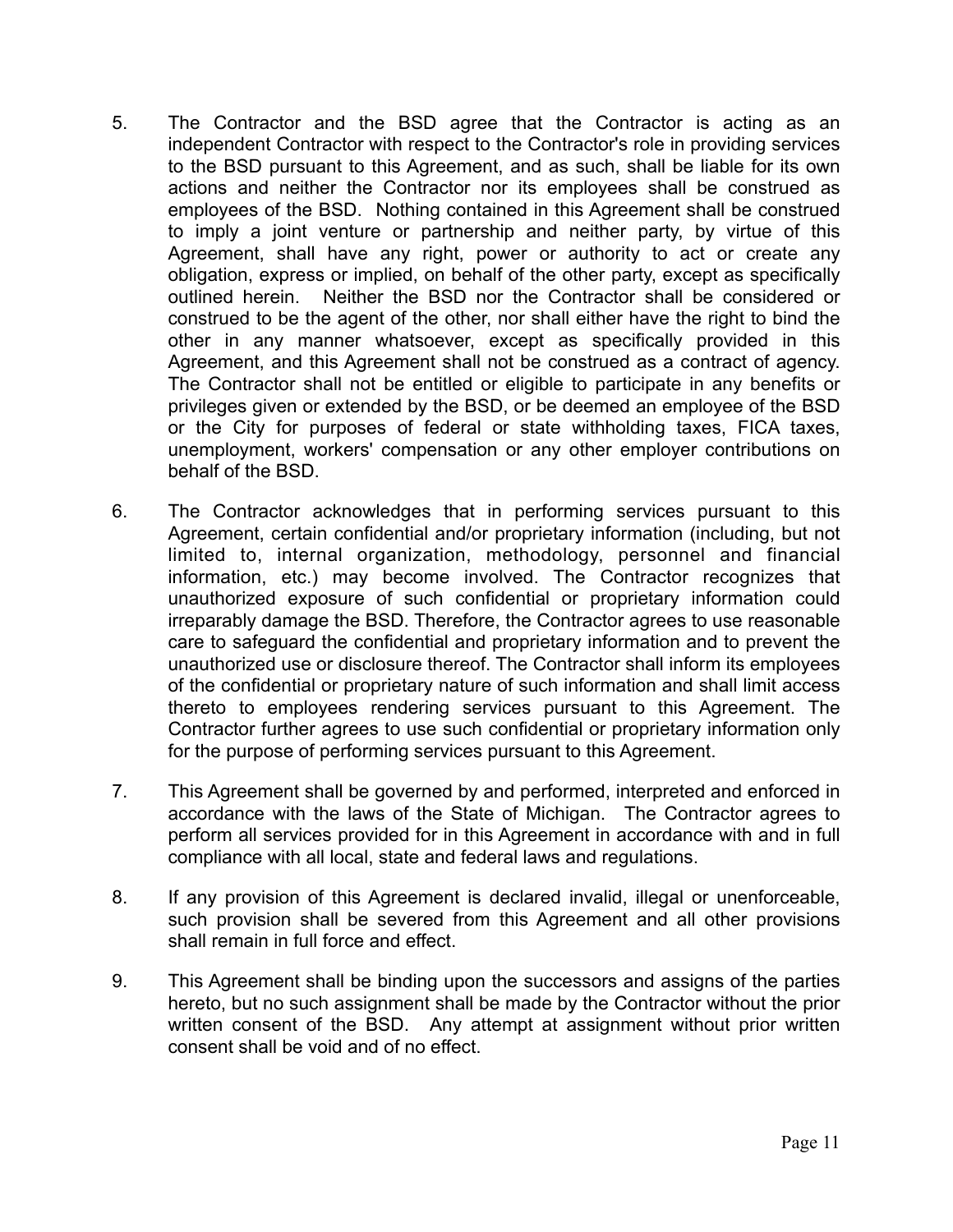- 10. The Contractor agrees that neither it nor its subcontractors will discriminate against any employee or applicant for employment with respect to hire, tenure, terms, conditions or privileges of employment, or a matter directly or indirectly related to employment because of race, color, religion, national origin, age, sex, height, weight or marital status. The Contractor shall inform the BSD of all claims or suits asserted against it by the Contractor's employees who work pursuant to this Agreement. The Contractor shall provide the BSD with periodic status reports concerning all such claims or suits, at intervals established by the BSD.
- 11. The Contractor shall not commence work under this Agreement until it has, at its sole expense, obtained the insurance required under this paragraph. All coverages shall be with insurance companies licensed and admitted to do business in the State of Michigan. All coverages shall be with carriers acceptable to the Birmingham Shopping District.
- 12. The Contractor shall maintain during the life of this Agreement the applicable types of insurance coverage and minimum limits as set forth below:
	- A. Workers' Compensation Insurance:

For Non-Sole Proprietorships: Contractor shall procure and maintain during the life of this Agreement, Workers' Compensation Insurance, including Employers Liability Coverage, in accordance with all applicable statutes of the State of Michigan, if applicable.

For Sole Proprietorships: Contractor shall complete and furnish to the BSD prior to the commencement of work under this Agreement a signed and notarized Sole Proprietor Form, for sole proprietors with no employees or with employees, as the case may be. If applicable.

- B. Commercial General Liability Insurance: Contractor shall procure and maintain during the life of this Agreement, Commercial General Liability Insurance on an "Occurrence Basis" with limits of liability not less than \$1,000,000 per occurrence combined single limit, Personal Injury, Bodily Injury and Property Damage. Coverage shall include the following extensions: (A) Contractual Liability; (B) Products and Completed Operations; (C) Independent Contractors Coverage; (D) Broad Form General Liability Extensions or equivalent; (E) Deletion of all Explosion, Collapse and Underground (XCU) Exclusions, if applicable.
- C. Motor Vehicle Liability: Contractor shall procure and maintain during the life of this Agreement Motor Vehicle Liability Insurance, including all applicable no-fault coverages, with limits of liability of not less than \$1,000,000 per occurrence combined single limit Bodily Injury and Property Damage. Coverage shall include all owned vehicles, all non-owned vehicles, and all hired vehicles.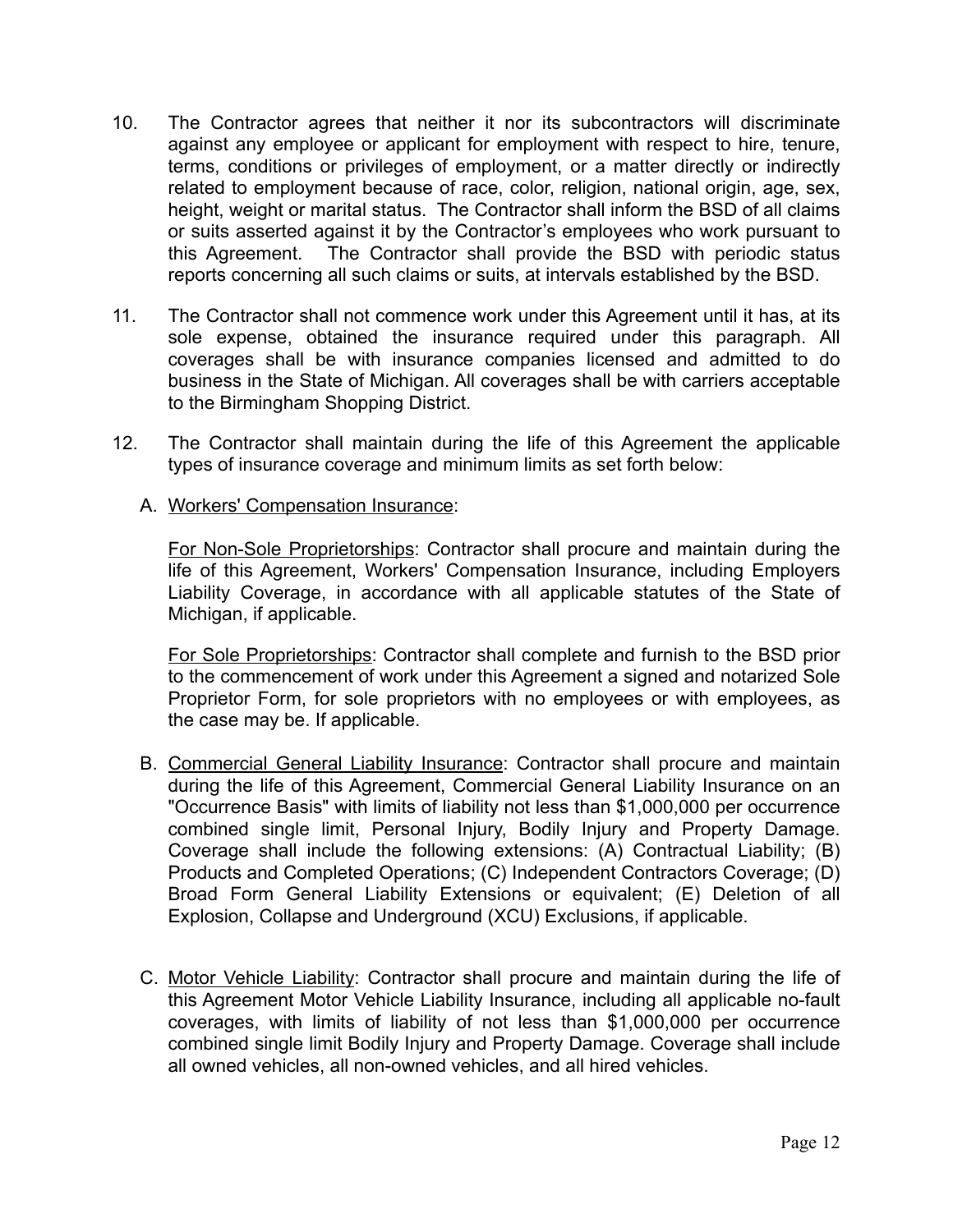- D. Additional Insured: Commercial General Liability and Motor Vehicle Liability Insurance, as described above, shall include an endorsement stating the following shall be *Additional Insureds*: Birmingham Shopping District and the City of Birmingham, including all elected and appointed officials, all employee and volunteers, all boards, commissions and/or authorities and board members, including employees and volunteers thereof. This coverage shall be primary to any other coverage that may be available to the additional insured, whether any other available coverage by primary, contributing or excess.
- E. Professional Liability: Professional liability insurance with limits of not less than \$1,000,000 per claim if Contractor will provide service that are customarily subject to this type of coverage.
- F. Pollution Liability Insurance: Contractor shall procure and maintain during the life of this Agreement Pollution Liability Insurance, with limits of liability of not less than \$1,000,000, per occurrence preferred, but claims made accepted, if applicable.
- G. Owners Contractors Protective Liability: The Contractor shall procure and maintain during the life of this contract, an Owners Contractors Protective Liability Policy with limits of liability not less than \$3,000,000 per occurrence, combined single limit, Personal Injury, Bodily Injury and Property Damage. The Birmingham Shopping District shall be "Name Insured" on said coverage.
- H. Cancellation Notice: Should any of the above described policies be cancelled before the expiration date thereof, notice will be delivered in accordance with the policy provisions.
- I. Proof of Insurance Coverage: Contractor shall provide the Birmingham Shopping District at the time the Agreement is returned for execution, Certificates of Insurance and/or policies, acceptable to the Birmingham Shopping District, as listed below.
	- 1) Two (2) copies of Certificate of Insurance for Workers' Compensation Insurance;
	- 2) Two (2) copies of Certificate of Insurance for Commercial General Liability Insurance;
	- 3) Two (2) copies of Certificate of Insurance for Vehicle Liability Insurance;
	- 4) Two (2) copies of Certificate of Insurance for Professional Liability Insurance;
	- 5) If so requested, Certified Copies of all policies mentioned above will be furnished.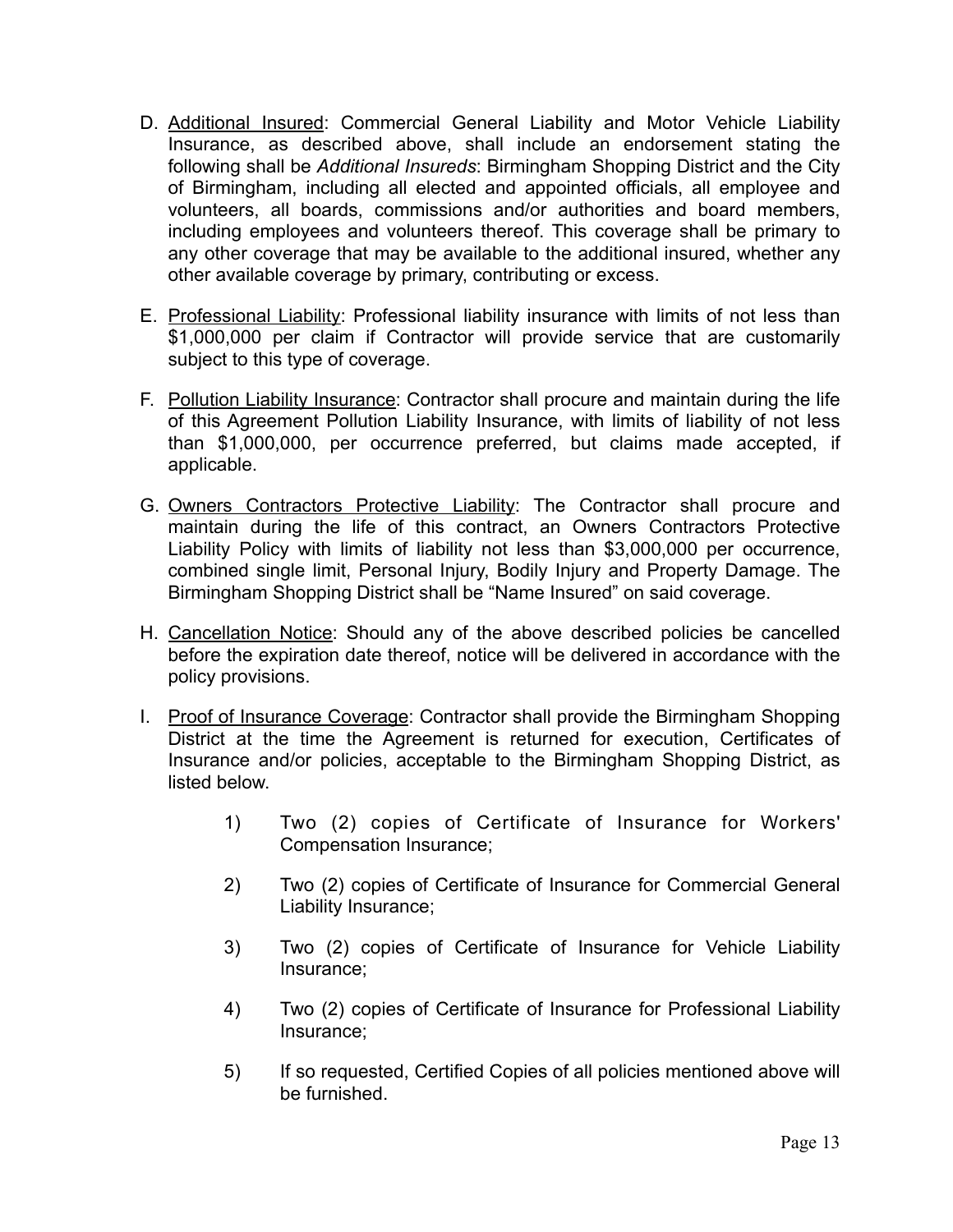- J. Coverage Expiration: If any of the above coverages expire during the term of this Agreement, Contractor shall deliver renewal certificates and/or policies to the Birmingham Shopping District at least (10) days prior to the expiration date.
- K. Maintaining Insurance: Upon failure of the Contractor to obtain or maintain such insurance coverage for the term of the Agreement, the Birmingham Shopping District may, at its option, purchase such coverage and subtract the cost of obtaining such coverage from the Agreement amount. In obtaining such coverage, the Birmingham Shopping District shall have no obligation to procure the most cost-effective coverage but may contract with any insurer for such coverage.
- 1. To the fullest extent permitted by law, the Contractor and any entity or person for whom the Contractor is legally liable, agrees to be responsible for any liability, defend, pay on behalf of, indemnify, and hold harmless the Birmingham Shopping District and the City of Birmingham, its elected and appointed officials, employees and volunteers and others working on behalf of the Birmingham Shopping District and the City of Birmingham against any and all claims, demands, suits, or loss, including all costs and reasonable attorney fees connected therewith, and for any damages which may be asserted, claimed or recovered against or from and the Birmingham Shopping District and the City of Birmingham, its elected and appointed officials, employees, volunteers or others working on behalf of the Birmingham Shopping District or the City of Birmingham, by reason of personal injury, including bodily injury and death and/or property damage, including loss of use thereof, which arises out of or is in any way connected or associated with this Agreement. Such responsibility shall not be construed as liability for damage caused by or resulting from the sole act or omission of its elected or appointed officials, employees, volunteers or others working on behalf of the Birmingham Shopping District or the City of Birmingham.
- 2. If, after the effective date of this Agreement, any official of the BSD or City, or spouse, child, parent or in-law of such official or employee shall become directly or indirectly interested in this Agreement or the affairs of the Contractor, the BSD shall have the right to terminate this Agreement without further liability to the Contractor if the disqualification has not been removed within thirty (30) days after the BSD has given the Contractor notice of the disqualifying interest. Ownership of less than one percent (1%) of the stock or other equity interest in a corporation or partnership shall not be a disqualifying interest. Employment shall be a disqualifying interest.
- 3. If Contractor fails to perform its obligations hereunder, the BSD and City may take any and all remedial actions provided by the general specifications or otherwise permitted by law.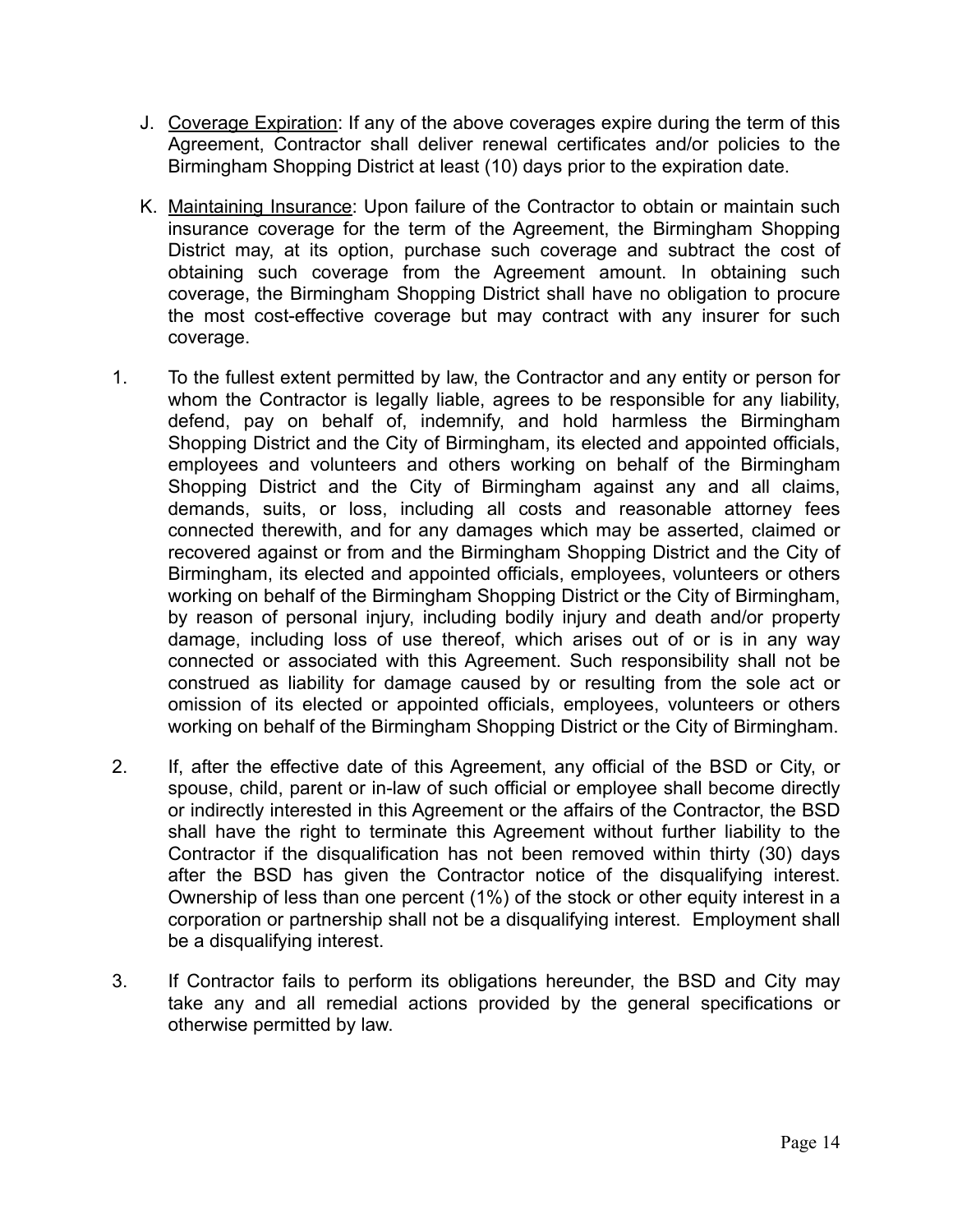4. All notices required to be sent pursuant to this Agreement shall be mailed to the following addresses:

Birmingham Shopping District

**CONTRACTOR** 

Attn: Ingrid Tighe

(Insert Contractor Information Below)

151 Martin Street

Birmingham, MI 48009

248-530-1250

- 17. Any controversy or claim arising out of or relating to this Agreement, or the breach thereof, shall be settled either by commencement of a suit in Oakland County Circuit Court, the 48th District Court or by arbitration. If both parties elect to have the dispute resolved by arbitration, it shall be settled pursuant to Chapter 50 of the Revised Judicature Act for the State of Michigan and administered by the American Arbitration Association with one arbitrator being used, or three arbitrators in the event any party's claim exceeds \$1,000,000. Each party shall bear its own costs and expenses and an equal share of the arbitrator's and administrative fees of arbitration. Such arbitration shall qualify as statutory arbitration pursuant to MCL§600.5001 et. seq., and the Oakland County Circuit Court or any court having jurisdiction shall render judgment upon the award of the arbitrator made pursuant to this Agreement. The laws of the State of Michigan shall govern this Agreement, and the arbitration shall take place in Oakland County, Michigan. In the event that the parties elect not to have the matter in dispute arbitrated, any dispute between the parties may be resolved by the filing of a suit in the Oakland County Circuit Court or the 48th District Court.
- 18. FAIR PROCUREMENT OPPORTUNITY:Procurement for the Birmingham Shopping District will be handled in a manner providing fair opportunity for all businesses. This will be accomplished without abrogation or sacrifice of quality and as determined to be in the best interest of the Birmingham Shopping District.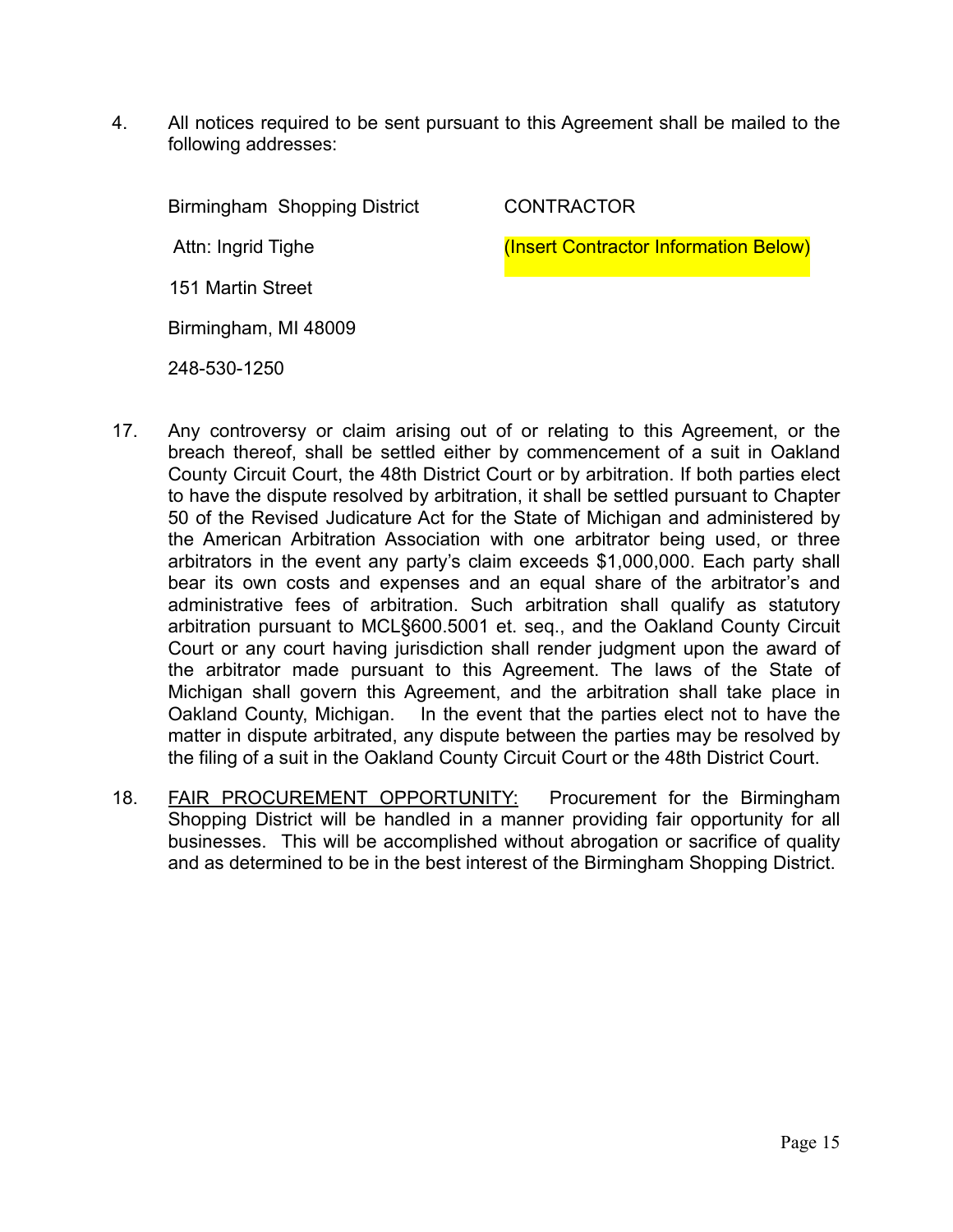**IN WITNESS WHEREOF, the said parties have caused this Agreement to be executed as of the date and year written above.** 

| <b>WITNESSES:</b>                                          | <b>CONTRACTOR</b>                                               |
|------------------------------------------------------------|-----------------------------------------------------------------|
|                                                            |                                                                 |
|                                                            |                                                                 |
|                                                            | $Its: __________$                                               |
|                                                            | <b>Birmingham Shopping District</b>                             |
|                                                            |                                                                 |
|                                                            | Its: Chairman                                                   |
|                                                            |                                                                 |
| Ingrid Tighe, Birmingham Shopping District,                | Mark Gerber, Director of Finance                                |
| <b>Executive Director</b>                                  | (Approved as to financial obligation)                           |
| (Approved as to substance)                                 |                                                                 |
|                                                            |                                                                 |
| Timothy J. Currier, City Attorney<br>(Approved as to form) | Joseph A. Valentine, City Manager<br>(Approved as to substance) |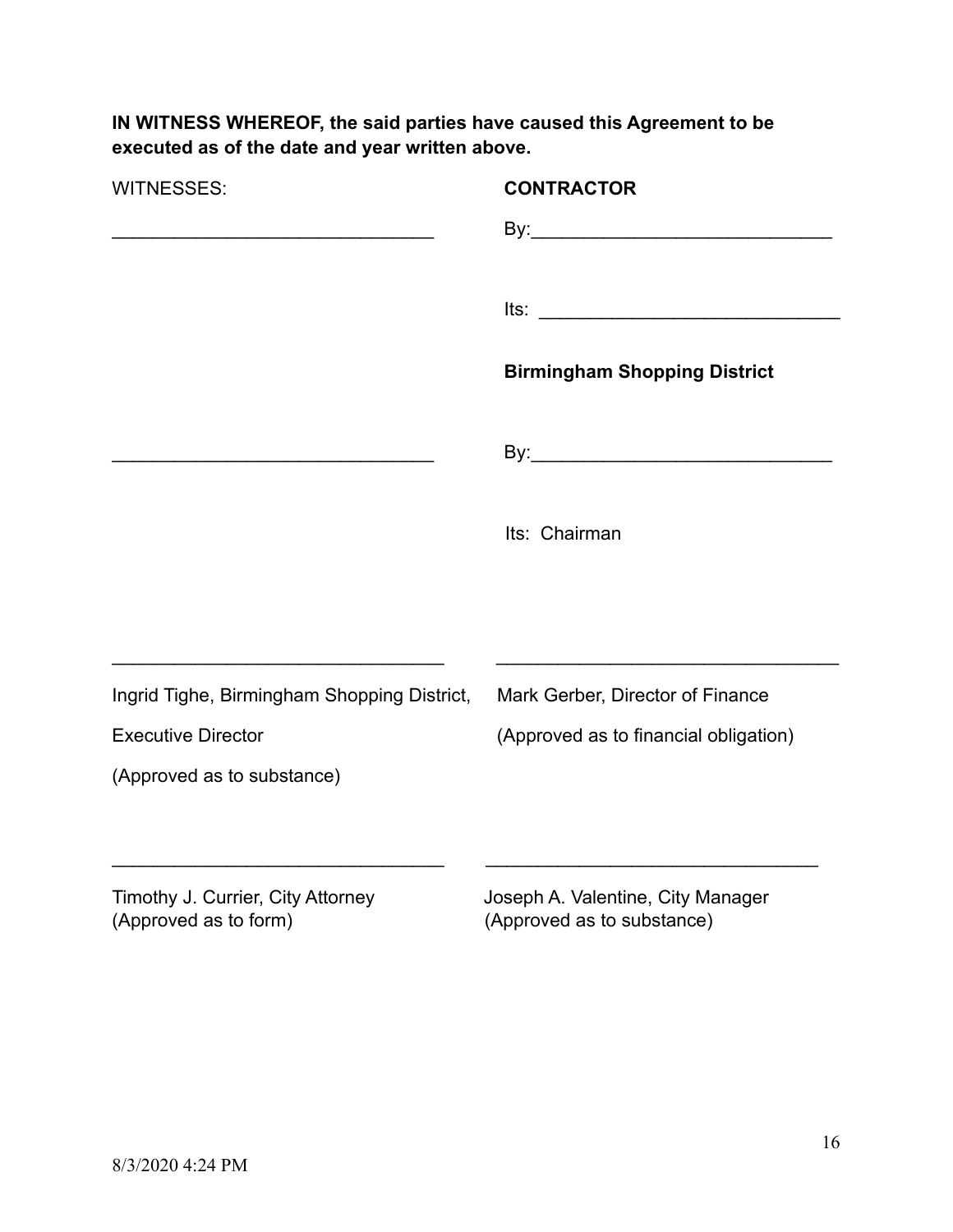#### **ATTACHMENT B - BIDDER'S AGREEMENT**

#### **Website Redesign & Hosting**

In submitting this proposal, as herein described, the Contractor agrees that:

1. They have carefully examined the specifications, terms and Agreement of the Request for Proposal and all other provisions of this document and understand the meaning, intent, and requirement of it.

2. They will enter into a written contract and furnish the item or items in the time specified in conformance with the specifications and conditions contained therein for the price quoted by the proponent on this proposal.

| <b>PREPARED BY</b><br>(Print Name) | <b>DATE</b>           |
|------------------------------------|-----------------------|
| <b>TITLE</b>                       | <b>DATE</b>           |
| <b>AUTHORIZED SIGNATURE</b>        | <b>E-MAIL ADDRESS</b> |
| <b>COMPANY</b>                     |                       |
| <b>ADDRESS</b>                     | <b>PHONE</b>          |
| <b>NAME OF PARENT COMPANY</b>      | <b>PHONE</b>          |
| <b>ADDRESS</b>                     |                       |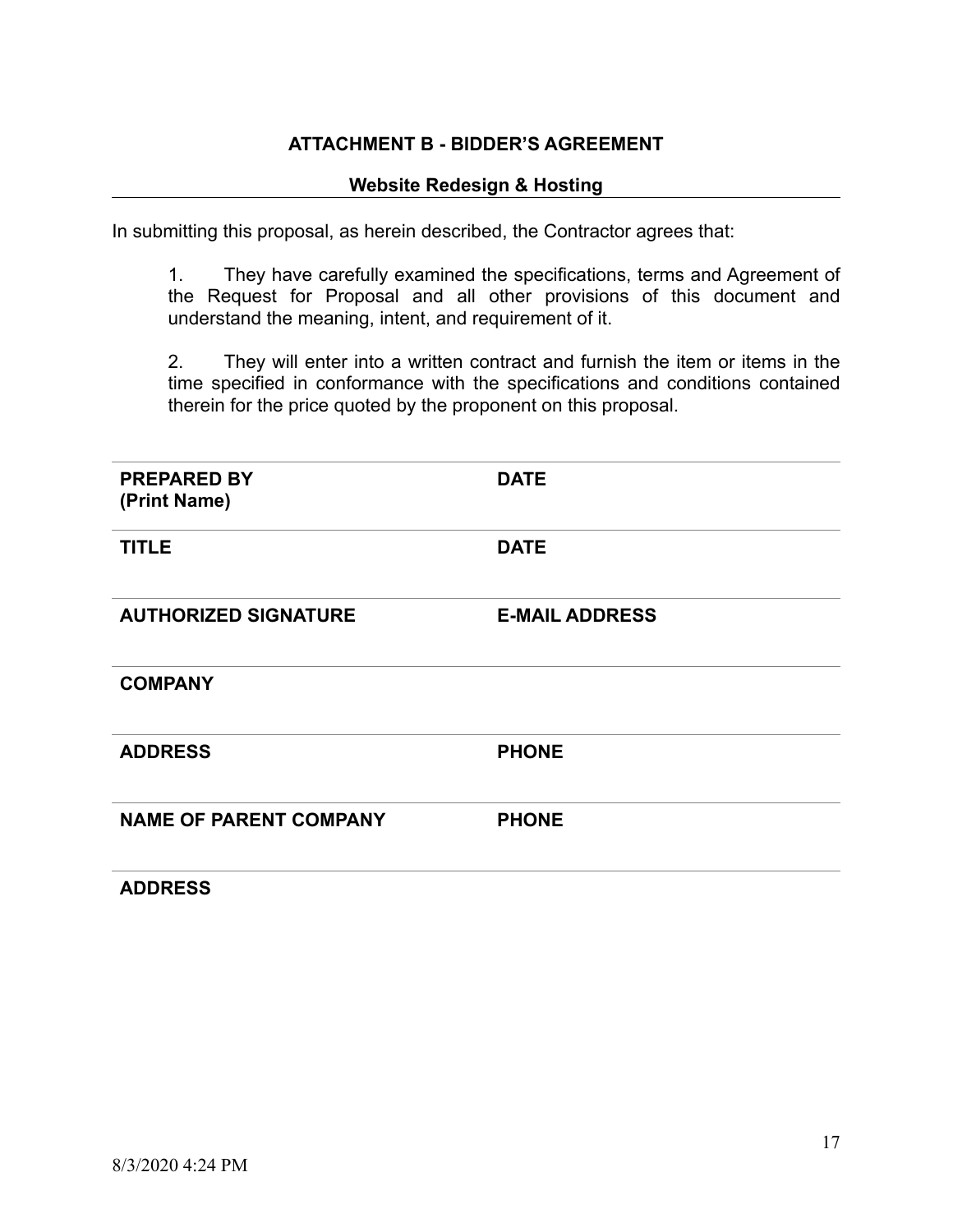# <span id="page-17-0"></span>**ATTACHMENT C - COST PROPOSAL Website Redesign & Hosting**

**In order for the bid to be considered valid, this form must be completed in its entirety.** The cost for the Scope of Work as stated in the Request for Proposal documents shall be a lump sum, as follows:

*Attach technical specifications for all proposed materials as outlined in the Contractor's Responsibilities section of the RFP (p. 6)* 

| <b>COST PROPOSAL</b>                        |                   |  |  |
|---------------------------------------------|-------------------|--|--|
| <b>ITEM</b>                                 | <b>BID AMOUNT</b> |  |  |
| <b>Materials &amp; Equipment</b>            | \$                |  |  |
| Labor                                       | \$                |  |  |
| Miscellaneous (Attach Detailed Description) | \$                |  |  |
| <b>TOTAL BID AMOUNT</b>                     | \$                |  |  |
| <b>ADDITIONAL BID ITEMS</b>                 |                   |  |  |
|                                             | \$                |  |  |
|                                             | \$                |  |  |
| <b>GRANDTOTAL AMOUNT</b>                    | \$                |  |  |

| UNIT COST BID ITEMS |               |
|---------------------|---------------|
|                     | m<br>per<br>w |

Firm Name

Authorized signature\_\_\_\_\_\_\_\_\_\_\_\_\_\_\_\_\_\_\_\_\_\_\_\_\_\_\_\_\_\_\_\_\_\_ Date\_\_\_\_\_\_\_\_\_\_\_\_\_\_